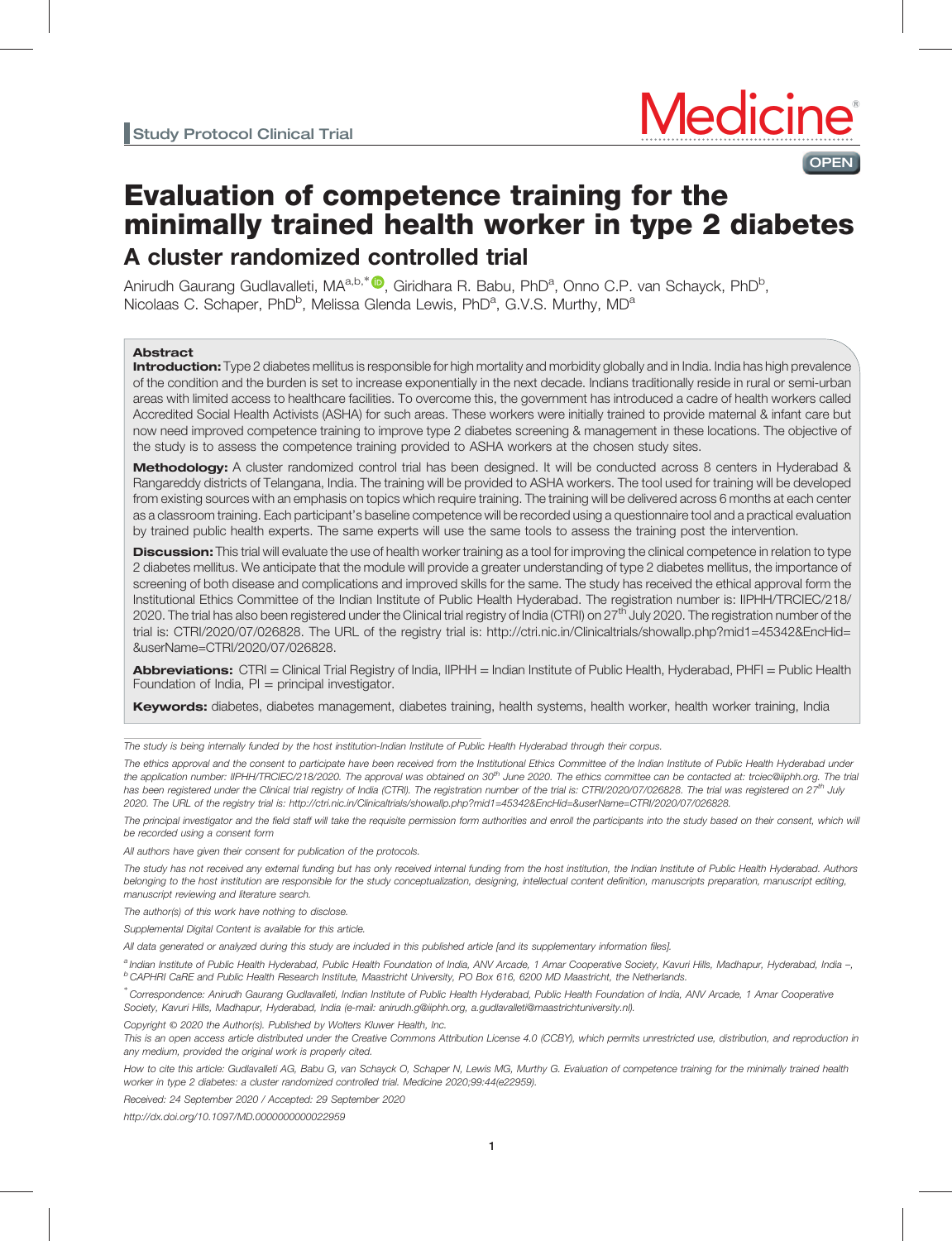# <span id="page-1-0"></span>1. Introduction

Type 2 diabetes mellitus results in high mortality and morbidity globally.<sup>[\[1\]](#page-6-0)</sup> The International Diabetes Federation estimates  $75$ million persons living with diabetes mellitus in India. Amongst them, 1.1 million adults (aged 20–79 years) die annually due to type 2 diabetes mellitus.[\[2\]](#page-6-0) Estimates also indicate around 42.2 million Indians currently living with undiagnosed type 2 diabetes mellitus.[\[2\]](#page-6-0) The total type 2 diabetes mellitus disorder burden in India is enormous, and the burden is set to increase if not managed. Hence, timely diagnosis/screening and management need to be scaled up in the country. The Indian Council of Medical Research has set forth guidelines for screening and management of type 2 diabetes.<sup>[\[3\]](#page-6-0)</sup>

Most Indians (66.4% in 2017) live in the rural and semi-urban areas.<sup>[\[4\]](#page-6-0)</sup> They have limited access to healthcare facilities due to socio-economic status, distance, availability of facilities, inadequate number of skilled doctors, etc..<sup>[5-10]</sup> Concurrently, the prevalence of type 2 diabetes mellitus is increasing in rural and semi-urban India. More individuals from the lower socioeconomic status are now being identified with type 2 diabetes mellitus.<sup>[\[11\]](#page-6-0)</sup> Such persons with diabetes mellitus face catastrophic consequences. This is due to increasing type 2 diabetes mellitus burden and poor accessibility to public healthcare facilities. Hence, an innovative and feasible strategy is needed to improve access for efficient type 2 diabetes mellitus screening and management.

The use of minimally trained health workers in improving access to healthcare facilities has proven successful in low and middle-income countries.<sup>[12–14]</sup> The successes have been observed for communicable and non-communicable diseases.<sup>[15-26]</sup> Hence, type 2 diabetes mellitus screening and management by health workers in India offers a potentially feasible strategy. It can improve screening and subsequent management of type 2 diabetes mellitus and associated complications at the community level.

The Indian government in 2005, created a new cadre of non-physician minimally trained health volunteers. They are called accredited social health activists. These activists are female health volunteers. They are the primary interface between

the public health care facilities and rural communities. They handle social mobilization and awareness in the 1000 residents of their community. Their primary activities include mobilizing women and children for reproductive and child health services, immunization of newborn, accompanying the referred cases for complications, etc. They are paid case-based incentives for her services.[5,17] Currently, the government is also looking at utilizing the accredited social health activists' services for non-communicable disease management.<sup>[\[27\]](#page-7-0)</sup> In lieu of the same, the government's National Program for prevention and control of Cancer, Diabetes, Cardiovascular diseases and Stroke has also formulated operational guidelines for the health workers[\[28\]](#page-7-0)

Competence has been explained as the "possession of requisite skills, knowledge, education and capacity".<sup>[\[29\]](#page-7-0)</sup> The competence about type 2 diabetes mellitus and its complications is a limiting factor in utilizing this workforce. It is important to provide standardized training to the health workers and then utilize their services in type 2 diabetes mellitus.<sup>[\[18\]](#page-7-0)</sup> Ultimately the training should improve the competency of the health workers to improve type 2 diabetes mellitus screening at the public healthcare facilities.

## 1.1. Aim and objectives of the study

1.1.1. Aim. We aim to assess the effect of health worker training in improving their competence with respect to type 2 diabetes mellitus.

1.1.2. Objectives of the study. The following are the objectives:

- a. To train the health workers in competency-based training for type 2 diabetes mellitus.
- b. To evaluate the training in realizing the change in the competence of the health workers.

## 1.2. Primary hypothesis

We hypothesize that the competence levels of the health workers in the intervention package will increase the competence levels to 60% compared to an estimated level of 30% at the baseline.

Table 1

A description of the training schedule of health workers in the intervention group<sup>[28]</sup>.

| <b>Module Type</b>                                           | <b>Topics Covered</b>                                                                                          | Month-wise and session-wise distribution |
|--------------------------------------------------------------|----------------------------------------------------------------------------------------------------------------|------------------------------------------|
| NCD's                                                        | Baseline competence- practical & paper-based assessment                                                        | Month 1                                  |
|                                                              | Indian health system overview, what are NCD's & prevalence in India                                            | Month 1                                  |
|                                                              | importance of prevention, early detection and management                                                       | Month 1                                  |
| Diabetes Specific<br>General Module                          | Diabetes-Introduction & rural prevalence; Signs & Symptoms                                                     | Month 2                                  |
|                                                              | Pathology of Diabetes                                                                                          | Month 2                                  |
|                                                              | Common drugs used, Insulin and its effects                                                                     | Month 3                                  |
|                                                              | Self-management in diabetes                                                                                    | Month 3                                  |
| Diabetes screening,<br>related skills &<br>its Complications | Diabetes Screening (Blood glucose testing using glucometer; HbA1c and its indications)                         | Month 4                                  |
|                                                              | Key Skills training: Using risk assessment tools, generating awareness, history taking,<br>behavior counseling | Month 4                                  |
|                                                              | Complications of diabetes- Emergency & Microvascular                                                           | Month 5                                  |
|                                                              | Follow-up & importance                                                                                         | Month 5                                  |
| <b>Revision Class</b>                                        | Indian Health system overview                                                                                  | Month 6                                  |
| End Exam                                                     | Post-intervention competence evaluation- paper- based & practical assessment                                   | Month 6                                  |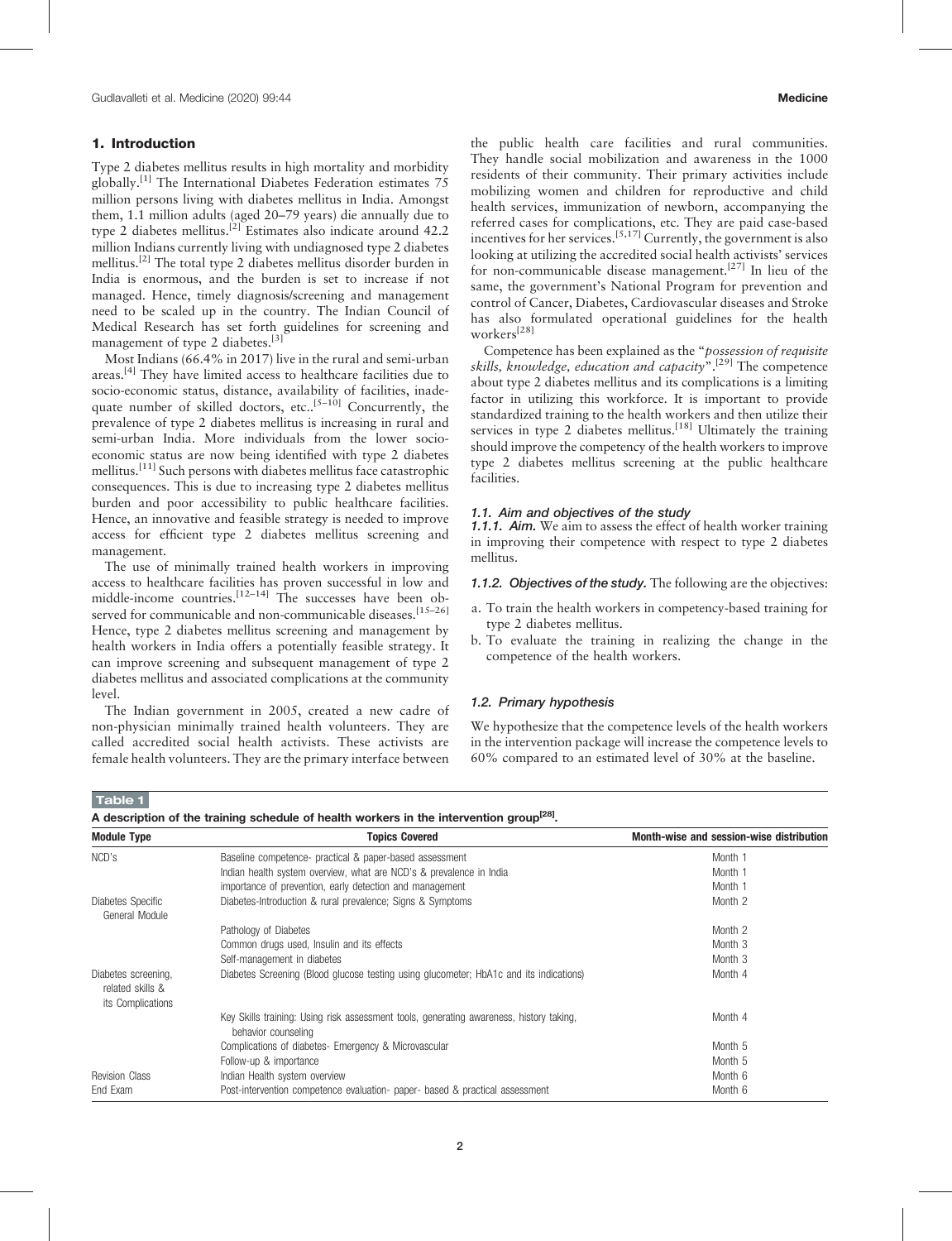#### 2. Methods

# 2.1.1. Preliminary phase

This phase involves, identification of the study areas, the needs assessment with important stakeholders in these study areas and the designing and validation of the training module.

The training module will be collated using the modules developed by the Ministry of Health and Family Welfare, Government of India, The Indian Council of Medical Research, The National Program for Prevention and Control of Cancer, Diabetes, Cardiovascular diseases and Stroke, The Indian Institute of Public Health-Hyderabad and the Public Health Foundation of India will be utilized.<sup>[3,30-32]</sup>

Subsequently, a customized tool (questionnaire) will be developed for the evaluation of the competence, which will have both theoretical and practical components.

- Identification of Study area: Eight health centers across Hyderabad & Ranga Reddy districts of the state of Telangana will be identified as the study sites. Caution will be exercised to ensure that the eight centers are spread widely across the district. It will ensure no contamination of health workers and their patients from the intervention to the control group or viceversa. These centers will also be identified based on their consent and the availability of health workers
- Needs Assessment: A needs assessment exercise will be conducted involving the important stakeholders involved. The stakeholders will consist of government officials, the medical officer at the health center and the health workers from the cadre of workers to be trained.
- Designing and Validation of Intervention package (training and evaluation tools): The training module and evaluation questionnaires developed will be used for validating the entire intervention package at a neutral site with 10% of the calculated sample size, that is, 30 health workers. The questionnaire will be developed to assess the change in competence pertaining to type 2 diabetes mellitus and its associated complications after the training. Pre and post-test assessment using the questionnaire and practical tools will be conducted in the test population for validating the training and evaluation tool.

## 2.2. Intervention phase

This phase will mainly consist of clustering of the health centers randomly into the intervention and control clusters, the identification and recruitment of health workers into the study based on the inclusion and exclusion criteria and the data collection procedure for training evaluation.

- Clustering of health centers: This stage will entail the random division of the identified eight health centers into two clusters namely the intervention cluster and the control cluster.
- $\bullet$  Identification  $\circ$  Recruitment of Health Workers: In this stage after the health centers have been randomized into the intervention and control clusters, the health workers will be screened for eligibility. Those eligible will be inducted into the study based on their consent. The selection will be dependent on the inclusion and exclusion criteria mentioned under study design. The participants will be explained about the process using a participant information sheet. (See document- Appendix 1 Supplemental Digital Content 1 (Appendix 1, [http://links.](http://links.lww.com/MD/F123)

[lww.com/MD/F123](http://links.lww.com/MD/F123)), which illustrates the Participant Information sheet). This sheet will be shared with each participant after translating it into their vernacular language.

 Data Collection: Using a baseline questionnaire, we will understand their competence in type 2 diabetes mellitus. This tool will be developed using Michigan University's Diabetes Knowledge Test-2,<sup>[33,34]</sup> evaluation tools developed by the government of India and PHFI along with inputs from endocrinologists/physicians/public health experts. This will help us assess the baseline competence levels of the health workers. This tool will also capture the baseline data for the clinical competence of the participating health workers. All socio-demographic details and baseline details will be collected, entered and analyzed later.

## 2.3. Study design

We will conduct a 12 months prospective, unblinded, parallel cluster randomized controlled trial. The study will measure changes in healthcare worker competence levels related to type 2 diabetes mellitus and complications. The health centers chosen as the clusters will be then randomized into intervention and control arms. The health workers at the respective health center will be thus assigned to the respective cluster arm. The clusters will be chosen such that they are geographically distinct. This will avoid any possible contamination within the groups. Health workers in the control group will continue to deliver services according to the current standards and guidelines.[28,30,31,35] The intervention group participants will undergo additional training. This will be spread over six months and delivered for 20 hours.<sup>[\[36\]](#page-7-0)</sup> It will entail pre and post-assessment questionnaires and practical assessments as the modality of evaluation.

2.3.1. Population, sample, and setting. Our target population will be health workers working in chosen health centers of Hyderabad & Rangareddy districts of Telangana. The requisite number of health workers (See document- Appendix 2, Supplemental Digital Content (Appendix 2, [http://links.lww.](http://links.lww.com/MD/F124) [com/MD/F124\)](http://links.lww.com/MD/F124), which illustrates the probable sites of study) will be chosen upon satisfying the inclusion criteria mentioned later.

2.3.2. Sample size calculations. The sample size is calculated based on the following formulae:

$$
n=\frac{2[Z_{1-\alpha/z}+Z_{1-\beta}]^2[1+(m-1)\rho]}{d^2}
$$

Where

 $Z_{1-\alpha/2}$  = Corresponds to two-tailed at 5% significance level = 1.96

 $Z_{1-\beta}$  = Corresponds to 80% power=0.84

 $d =$ effect size (estimated) = 0.5 (medium effect based on Cohen's d) m=cluster size=30 (minimum number of health workers at one health center)

 $p=$  intracluster correlation coefficient (estimated) = 0.03

we get n as 117 HWs per group. Adjusting the same for a dropout rate of 20%,  $n_{\text{new}} = \frac{n}{1 - NR}$ ; we get n as 147 per cluster group, i.e. 294 HWs across both arms. Therefore, 294 HWs across 8 clusters will be needed with 37 HWs across each cluster arm. Each cluster has 40–45 health workers and hence the sample size calculated is feasible for the study.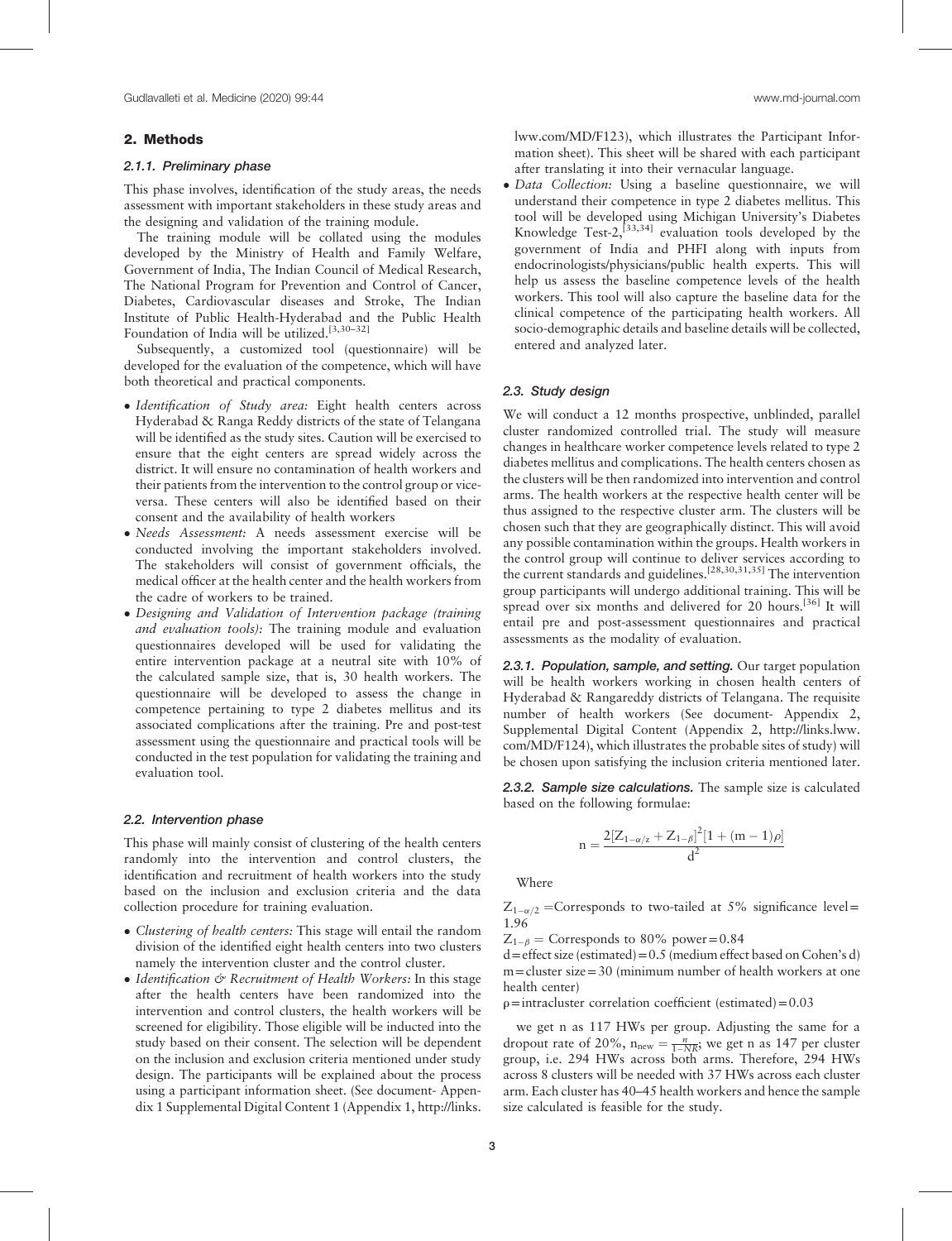2.3.3. Study participants. All health workers will be screened for eligibility based on the following inclusion criteria<sup>[5,18,19]</sup>:

i. Health workers employed as accredited social health activists ii. Health workers living within a radius of 40kms from the identified health centers.

The exclusion criteria are:

- i. Pregnant health workers
- ii. Health workers unwilling/unable to provide written informed consent.
- iii. Health workers with terminal illnesses.

2.3.4. Sampling method. Cluster sampling method will be utilized for the study. First, 8 health centers will be chosen from the Hyderabad & Rangareddy districts and will further be then randomized as clusters into either the intervention or the control arms. All health workers at the respective clusters will be included in the respective arms based on their eligibility and consent.

A total of approximately 294 health workers will participate in the study, encouraged both by getting continuing education and by being urged by a district health officer to participate. We expect that approximately 147 health workers will enter the intervention arm, wherein they will participate in 20 hours of the intervention to be considered as trained. Evidence shows that even brief interventions have an impact on effective knowl-edge.<sup>[\[36\]](#page-7-0)</sup> The principal investigator and the field staff will take the requisite permission form authorities and enroll the participants into the study based on their consent, which will be recorded using a consent form.

To prevent possible confounding and effect modification of patients' characteristics, we will divide the health centers into pairs. The pairs will have the following characteristics: male/ female ratio, percentage of patients  $\geq 60$  years old, percentage of patients on treatment and the prevalence of patients suffering from chronic diseases. The centers will be then randomly allocated into an experimental group and a control group and will be compared to ascertain the balance of the allocation. This will be done using computer generated random number using the MS Excel software. Pre- and postassessment scores will be recorded at baseline and at after the intervention. These scores will serve as the data regarding competence assessment. Health workers' characteristics will be not included in the randomization process. This data is not available prior to the information from the baseline questionnaire being received (Fig. 1 emphasizes the relationship, being examined in the evaluation). The intervention is randomized and is hence an important variable between exposure and outcome in the experimental group as well as the evaluation method (e.g., before and after study). Concurrently potential confounders will also be identified and would majorly consist of health workers' characteristics.

#### 2.4. Intervention

2.4.1. Implementation of intervention. The implementation of the intervention package consists of training of health workers and evaluation of the training on the clinical competence of the health workers undergoing the training. The intervention will be implemented in the following manner:

- 1. Identification & Selection of health centers
- 2. Needs assessment of important stakeholders to improve the efficacy of the subsequent training
- 3. Development of Intervention package and its validation
- 4. Identification & recruitment of health workers for study
- 5. Delivery of Intervention package:
	- a. Health worker Training: The first part of the package will focus on the training of the health workers in the intervention arm.
	- b. Evaluation of training: The second part of the package will focus on the evaluation of the training. This will be done



Figure 1. Primary Hypothesis displaying intervention, intermediate and outcome of interest.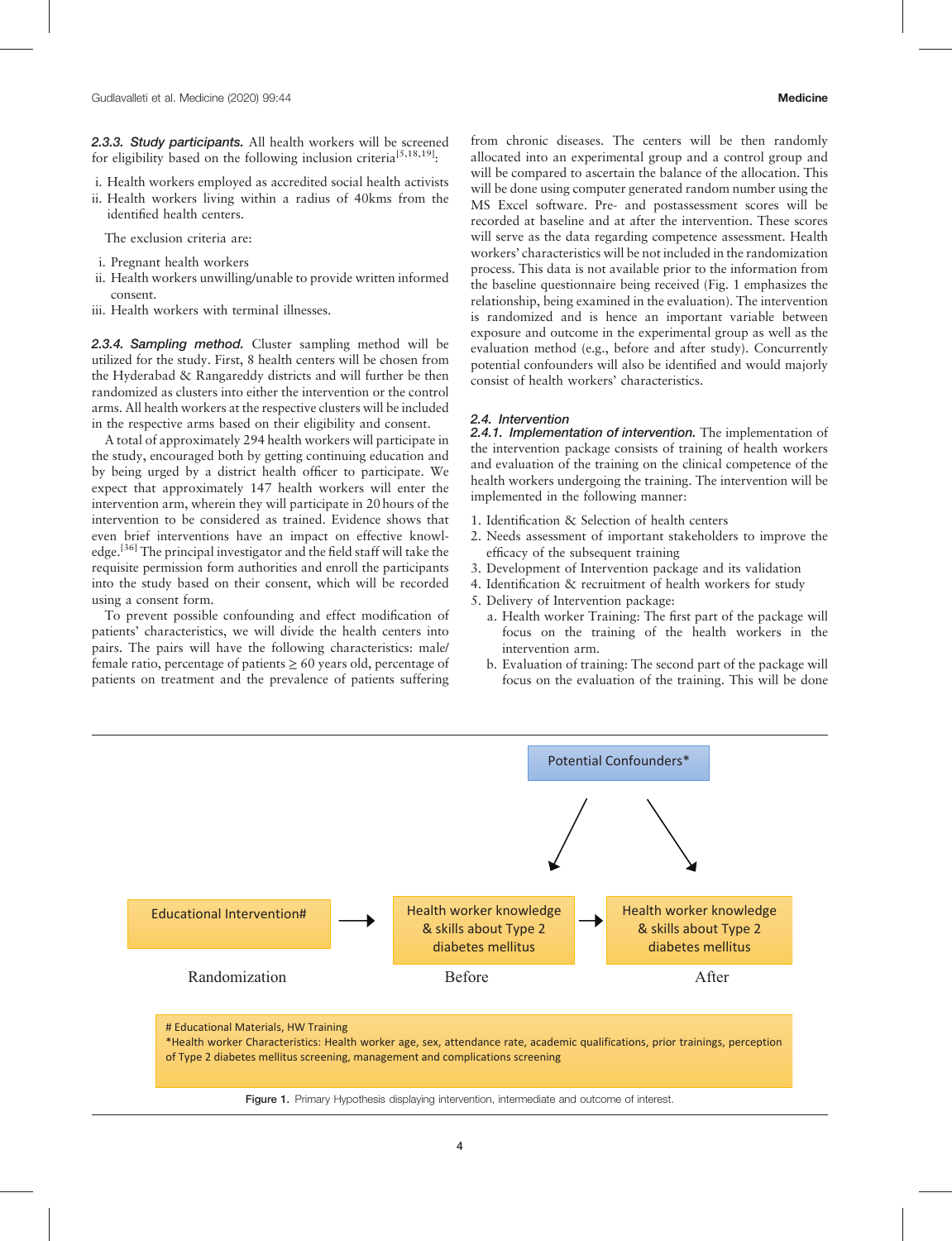

Figure 2. Overview of the intervention.

using the questionnaire tool developed for pre and postsession and pre and post-intervention evaluation of the theoretical competence. An additional practical evaluation will be conducted by a neutral doctor to assess that change in clinical competence. The evaluation mechanism will be identical in both the control and the intervention arms (Fig. 2 showcases the overview of the intervention).

2.4.2. Training of health workers. The HWs in the intervention arm will then undergo the customized training. The training module will include the following topics<sup>[3,28]</sup>:

- NCD's and their prevalence in rural areas
- Importance of prevention, early detection and management
- Diabetes and its prevalence in India and rural India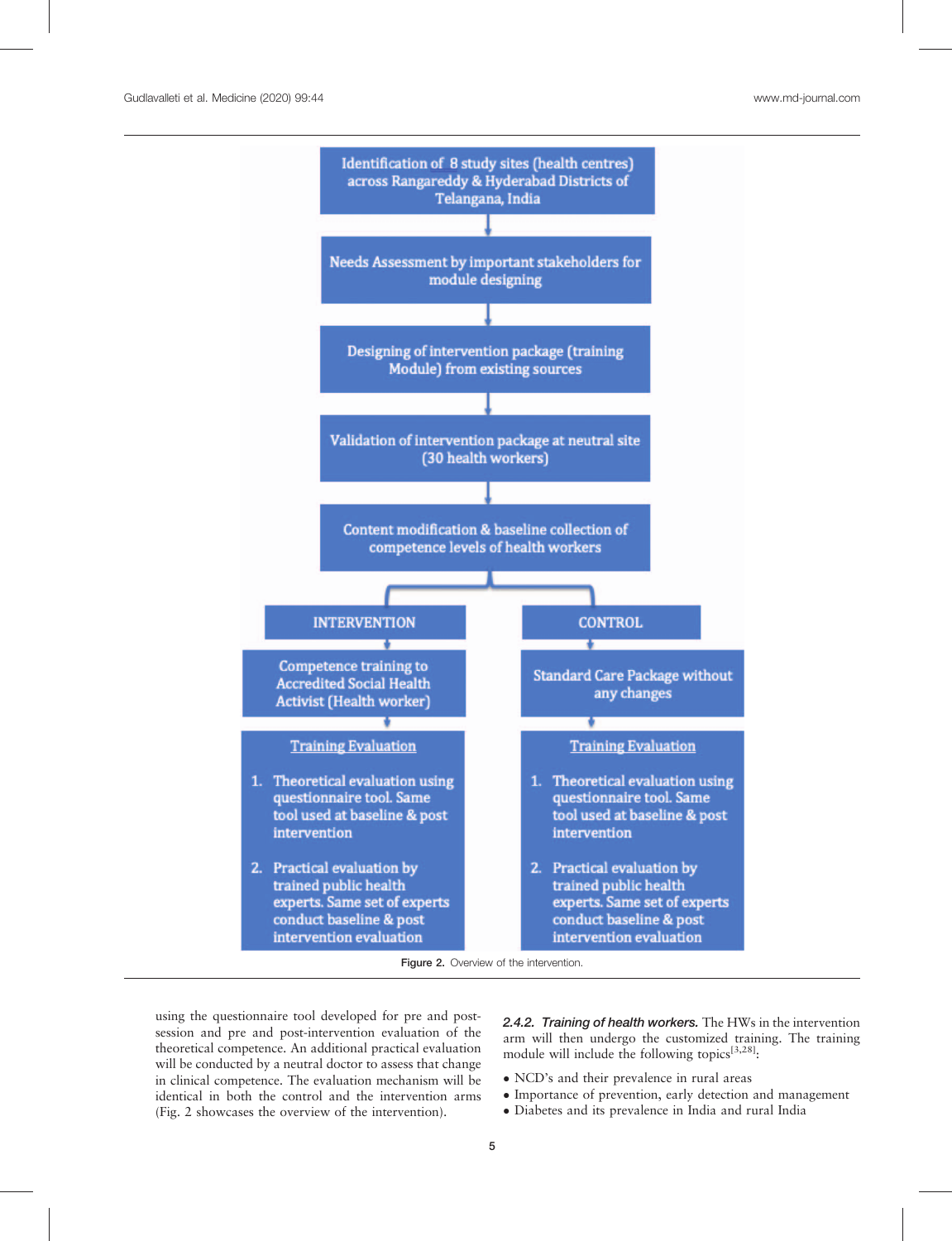- Diabetes Pathogenesis,
- Signs and symptoms and basic pathology of diabetes
- Common drugs used, Insulin,
- Importance of self-management,
- Key Skills- Using risk assessment tools, generating awareness history taking, behavior counseling
- Screening, Measurement of blood glucose (using glucometer) • Complications-
- ^Hypoglycemia
- ^Wound and ulcers in diabetes
- ^Oral complication of diabetes
- ^Diabetic Foot
- ^Diabetic Nephropathy
- ^Diabetic Retinopathy, etc.
- Follow-up & its importance: Motivation for follow-up, Motivation & Support for lifestyle changes, community meetings, patient support groups, continuity of care
- Indian Health System and approach to primary care.

The module will be collated using the available modules which were developed and published by the Ministry of Health and Family Welfare, Government of India, Indian Council of Medical Research operational guidelines, The National Program for Prevention and Control of Cancer, Diabetes, Cardiovascular diseases and Stroke operational guidelines and literature from Indian Institute of Public Health-Hyderabad & Public Health Foundation of India.

After the 6-month training phase, an evaluation will occur. The evaluation will consist of theoretical and practical components which will be conducted using the developed questionnaire and the same set of trained public health experts respectively. The same tools would also be used for baseline collection. Both of these techniques will help assess the change in effective knowledge as well the practical skills about type 2 diabetes mellitus & associated complications. The detailed training plan is described below:

- a. The trainers will teach the health workers about type 2 diabetes mellitus, its screening, complications and their screening. The trainers will be chosen based on prior knowledge of type 2 diabetes mellitus and prior teaching experience of evidence-based medicine in community health programs. Their willingness to be facilitators will also be an important factor for their selection.
- b. The trainers will participate in a 2-hour course<sup>[\[36\]](#page-7-0)</sup> focusing on type 2 diabetes mellitus and its complications. Two experienced faculty with extensive teaching experience will bear responsibility for the same. This training aims to provide the facilitators with sufficient skills and tools to conduct the training meetings successfully.
- c. The trainers will be provided with a detailed curriculum to be used in all meetings.
- d. An additional 2.5-hour session for trainers will be held three months into the academic detailing phase (i.e., after 3 meetings). This will support trainers during this phase of the intervention. They will also receive an ongoing email and phone support.
- e. The trainers will then impart training across a 6-month, 20 hour training to the health workers in the intervention group.
- f. The intervention will attempt to facilitate a change in the clinical competence of the health worker undergoing training.

2.4.3. Evaluation. The evaluation of the intervention package will help us understand the change in the competence of health workers in relation to type 2 diabetes mellitus and its complications. It will be conducted in the following manner for both the intervention & the control groups:

#### Paper based

Overall pre and post-test questionnaire, which will be derived from the diabetes knowledge test 2 of the Michigan University,[33,34] the inputs from the physician/endocrinologist stakeholders, the assessment tools used by government training modules and evaluation tools developed by PHFI for diabetes training. This will help us understand the change in effective knowledge in the health workers in terms of type 2 diabetes mellitus, screening and complications.

Practical Based

This will be a practical test based on the training. It will help understand how effectively the training will be implemented by the health workers, when they are in contact with the diagnosed and undiagnosed patients. The scores of this assessment will be compared with the practical assessment carried out at the baseline.

Both the baseline and post training practical evaluation will be conducted by the same set of trained public health experts.

A combination of both paper-based and practical score will elucidate the change in the competence of the health workers.

Both the evaluation methods will be assessed according to objective parameters. It will ensure a comprehensive evaluation of all the components on which training will be provided ([Table 1](#page-1-0)).

## 2.5. Data collection, management & analysis

All the data will be collected from both the arms at pre-specified intervals. Pre and post- intervention data will be collected from the control arm. In the intervention arm, pre and post- training data will be collected, at the baseline and after the intervention is concluded. Hence evaluation will be conducted across both the groups at identical time points to obtain an accurate comparison of the training imparted. Qualitative and quantitative data will be collected during and after the intervention. The collected data will be coded and recorded in Microsoft Excel version 2020 (MS Excel). We will use MS Excel for summarizing the descriptive statistics.

These will be obtained from the socio-demographic characteristics, socioeconomic characteristics, lifestyle characteristics, type 2 diabetes screening, health center visits for physician follow-up and health center visits for medicine refill. We will use STATA for data analysis. The principal analysis strategy will be the use of linear mixed models using the R statistical package for computing. This approach provides a simple method to incorporate baseline values and the correlation of each participant over time (using a random effect). This model is more potent than the repeated measures analysis of variance. It can easily examine differences between the trial groups at all time points and can accommodate potential confounders. Subsequent adjustments will be made for potential confounding variables as necessary, such as baseline parameters that may vary between groups.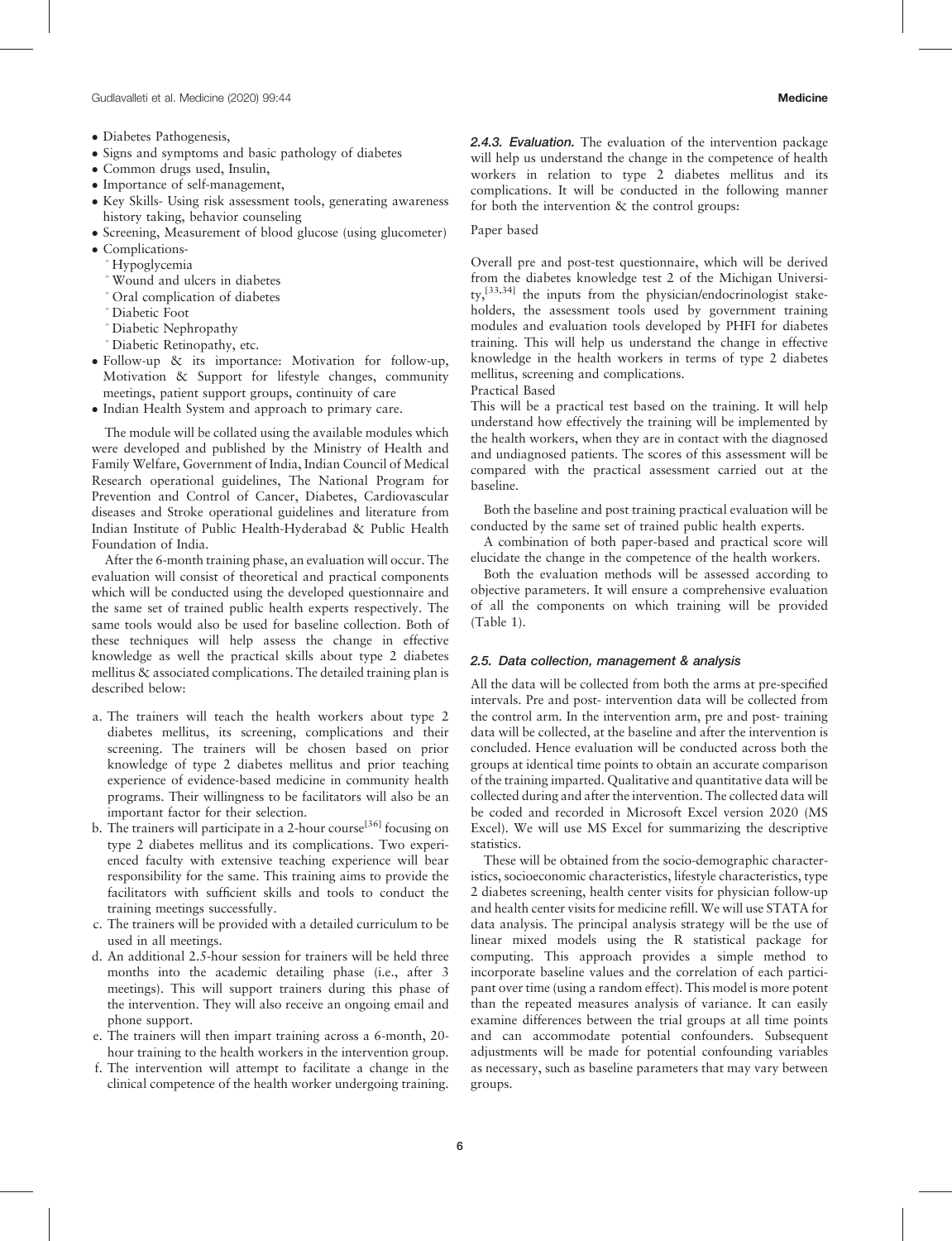<span id="page-6-0"></span>Data on the confounding factors including sex, literacy, distance from the health centre, marital status will be collected at baseline. Other socio-demographic details, socioeconomic status, and occupation will also be recorded at baseline.

Secondary contrasts will be used to examine differences from baseline for all other time points. However, these will be of exploratory interest only.

## 2.6. Data safety and monitoring

The data will be kept safe with the principal investigator (PI) and later with the data manager on a separate hard disk and local server (password protector) with the access to the same being provided to stakeholders only on a need to share basis.

## 2.7. Data confidentiality

All the information collected will be stored only with the investigators and the data manager. The publications will not reveal any private information of any of the participants. If any qualitative aspect is added at a later stage (like a case study), it will only be done with the participant's consent.

As of now we are not planning on collecting any confidential data which might be harmful for the participants.

## 3. Discussion

This trial will evaluate the use of health worker training as a tool for improving the clinical competence in relation to type 2 diabetes mellitus. We anticipate that the module will provide a greater understanding of type 2 diabetes mellitus, the importance of screening of both disease and complications and improved skills for the same.

Though many studies have focused on health worker training in the high-income nations, there is a dearth of evidence about a competence focused training package for health workers in type 2 diabetes mellitus in low- and middle-income countries like India. The findings of the study can serve as a cornerstone for training policies for health workers. It may help in reducing the cost burden of type 2 diabetes mellitus management on the public sector and the persons living with diabetes mellitus but more research on the impact of such a study will be needed to be undertaken for realizing the same. The results of the study will be disseminated by publishing them in peer reviewed journals.

#### 3.1. Strengths

The principal merit of the study is that it is one of a kind. It will help develop a standardized training and evaluation, competence package for health workers, specific to type 2 diabetes mellitus. Very few studies have focused on the same.

#### 3.2. Limitations

The study is limited to one district of the country. Hence, local factors contributing to the study's success or failures might not be replicable in all states. Objective measurements are time and resource-consuming and hence subjective practical evaluations are being incorporated.

## Acknowledgments

The authors acknowledge the support provided by researchers from Pushpagiri Vitreoretinal Institute, namely: R. Govindhari,

## Author contributions

Conceptualization: Anirudh Gaurang Gudlavalleti, GR Babu, OCP van Schayck, NC Schaper, GVS Murthy.

- Data curation: Anirudh Gaurang Gudlavalleti, Melissa Glenda Lewis.
- Funding acquisition: Anirudh Gaurang Gudlavalleti.
- Methodology: Anirudh Gaurang Gudlavalleti, GR Babu, OCP van Schayck, NC Schaper, GVS Murthy.
- Project administration: Anirudh Gaurang Gudlavalleti.
- Resources: Anirudh Gaurang Gudlavalleti, GR Babu, OCP van Schayck.

Software: Anirudh Gaurang Gudlavalleti, Melissa Glenda Lewis.

- Supervision: GR Babu, OCP van Schayck, NC Schaper, GVS Murthy.
- Validation: GR Babu, O.C.P van Schyack.
- Writing original draft: Anirudh Gaurang Gudlavalleti.
- Writing review & editing: Anirudh Gaurang Gudlavalleti, GR Babu, OCP van Schayck, NC Schaper, GVS Murthy.

## **References**

- [1] Institute for Health Metrics and Evaluation (IHME). Findings from the Global Burden of Disease Study 2017. Seattle, WA: IHME, 2018.
- [2] IDF. IDF Diabetes Atlas 2017. 2017. doi: [http://dx.doi. org/10.1016/](http://dx.doi.%20org/10.1016/S0140-6736(16)31679-8) [S0140-6736\(16\)31679-8.](http://dx.doi.%20org/10.1016/S0140-6736(16)31679-8)
- [3] Indian Council of Medical Research. ICMR Guidelines for Management of Type 2 Diabetes 2018. New Delhi: Indian Council of Medical Research; 2018. [https://main.icmr.nic.in/sites/default/](https://main.icmr.nic.in/sites/default/files/guidelines/ICMR_GuidelinesType2diabetes2018_0.pdf)files/guidelines/ [ICMR\\_GuidelinesType2diabetes2018\\_0.pdf](https://main.icmr.nic.in/sites/default/files/guidelines/ICMR_GuidelinesType2diabetes2018_0.pdf)
- [4] The World Bank. Rural Population (% total population)-India. 2019. <https://data.worldbank.org/indicator/sp.rur.totl.zs>. Accessed 2 Feb 2019
- [5] Abdel-All M, Thrift AG, Riddell M, et al. Evaluation of a training program of hypertension for accredited social health activists (ASHA) in rural India. BMC Health Serv Res 2018;18:1–1.
- [6] Kumar V, Singh P. Access to healthcare among the Empowered Action Group (Eag) states of India: Current status and impeding factors. Natl Med J India 2016;29:267–73.
- [7] Baru RV, Acharya A, Acharya S, et al. Inequities in Access to Health Services in India. Econ Polit Wkly 2010;38:49–58.
- [8] Jacobs B, Ir P, Bigdeli M, et al. Addressing access barriers to health services: An analytical framework for selectingappropriate interventions in low-income Asian countries. Health Policy Plan 2012;27:288–300.
- [9] Jeyashree K, Prinja S, Kumar MI, et al. Inequity in access to inpatient healthcare services for non-communicable diseases in India and the role of out-of-pocket payments. Natl Med J India 2017;30:249–54.
- [10] Kanuganti S, Sarkar AK, Singh AP, et al. Quantification of accessibility to health facilities in rural areas. Case Stud Transp Policy 2015;3:311–20.
- [11] Anjana RM, Deepa M, Pradeepa R, et al. Prevalence of diabetes and prediabetes in 15 states of India: results from the ICMR–INDIAB population-based cross-sectional study. Lancet Diabetes Endocrinol 2017;5:585–96.
- [12] Jeet G, Thakur JS, Prinja S, et al. Community health workers for noncommunicable diseases prevention and control in developing countries: Evidence and implications. PLoS One 2017;31:1497.
- [13] Warsi S, Elsey H, Boeckmann M, et al. Using behaviour change theory to train health workers on tobacco cessation support for tuberculosis patients: A mixed-methods study in Bangladesh, Nepal and Pakistan. BMC Health Serv Res 2019;19:1–4.
- [14] Alaofè H, Asaolu I, Ehiri J, et al. Community health workers in diabetes prevention and management in developing countries. Ann Glob Heal 2017;83:661–75.
- [15] Anand TN, Joseph LM, Geetha AV, et al. Task sharing with nonphysician health-care workers for management of blood pressure in lowincome and middle-income countries: a systematic review and metaanalysis. Lancet Glob Heal 2019;7:e761–71.